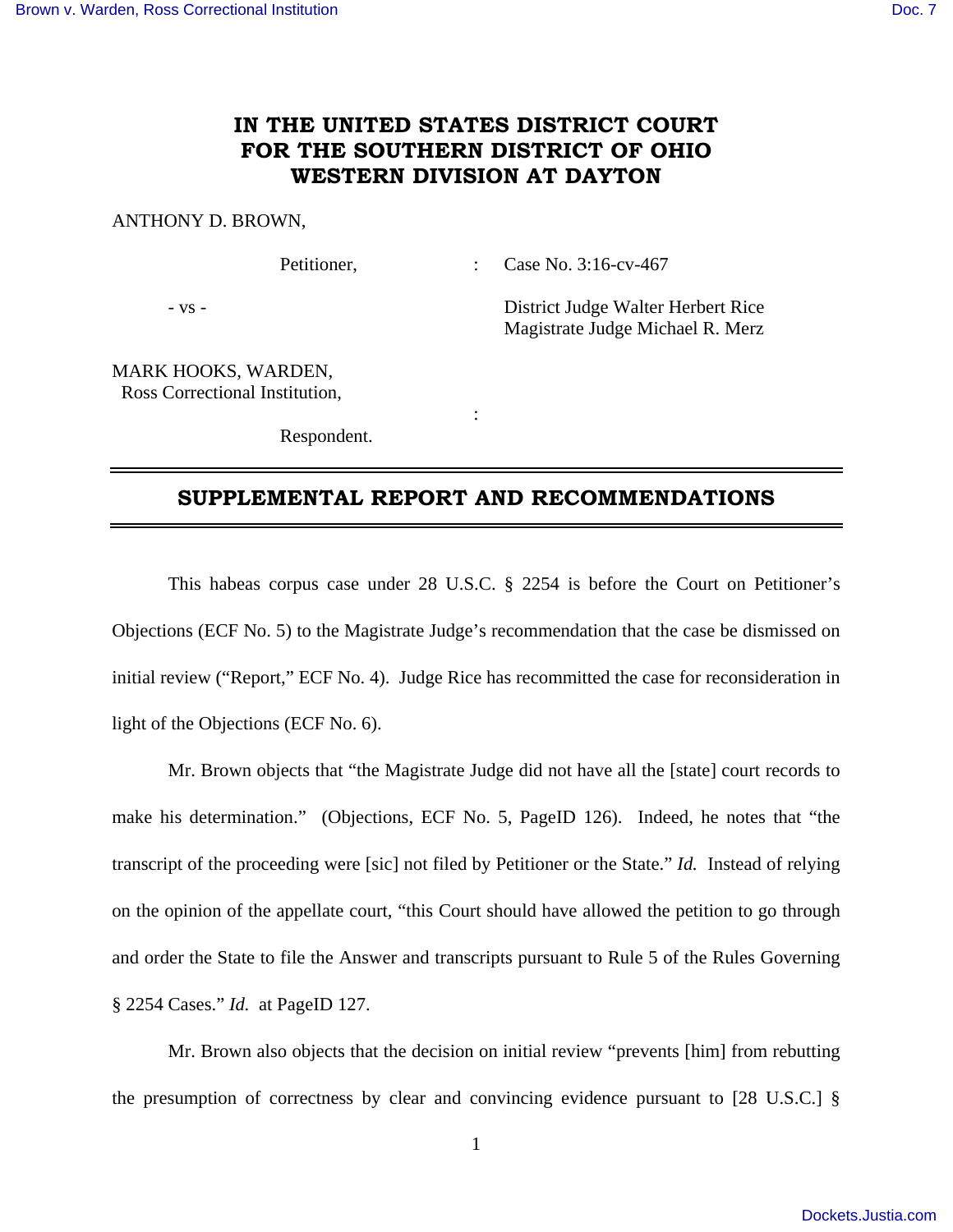2254(e)(1)." *Id.* at PageID 127. He asserts he has the "right to rebut the findings of fact made by the state court. Petitioner asserts that this process is being denied by the Magistrate's finding because his clear and convincing evidence is in the trial transcripts and trial exhibits." *Id.* From what he can discern, the Report gives no explanation other than reading the state court decision. *Id.* He concludes that the Report does not address why his Grounds for Relief have no merit.

 Petitioner pleads two grounds for relief – ineffective assistance of trial counsel in three respects (Ground One) and ineffective assistance of appellate counsel for failure to raise those claims on direct appeal (Ground Two).

 This Court cannot reach the merits of Ground One because Mr. Brown procedurally defaulted in presenting those grounds to the Ohio courts. All of his claims of ineffective assistance of trial counsel are "record" claims – claims which could have been shown from the record on direct appeal. Those claims are that trial counsel (1) allowed an edited version of a recording of a telephone call Brown made from jail to his mother to be played to the jury instead of the whole recording; (2) failed to object when a State witness referred to Brown as a person in a surveillance video and did not request an instruction on the presumption of innocence; and (3) failed to object to the imposition of consecutive sentences.

As the Report explained, under Ohio's res judicata doctrine in criminal cases, claims of ineffective assistance of trial counsel which are capable of being presented on direct appeal and were not presented are barred from later consideration by the doctrine of procedural default (Report, ECF No. 4, PageID 90). The Report does not explain the procedural default doctrine except for a citation to *Coleman v. Thompson*, 501 U.S. 722, 750 (1991). A fuller explanation follows: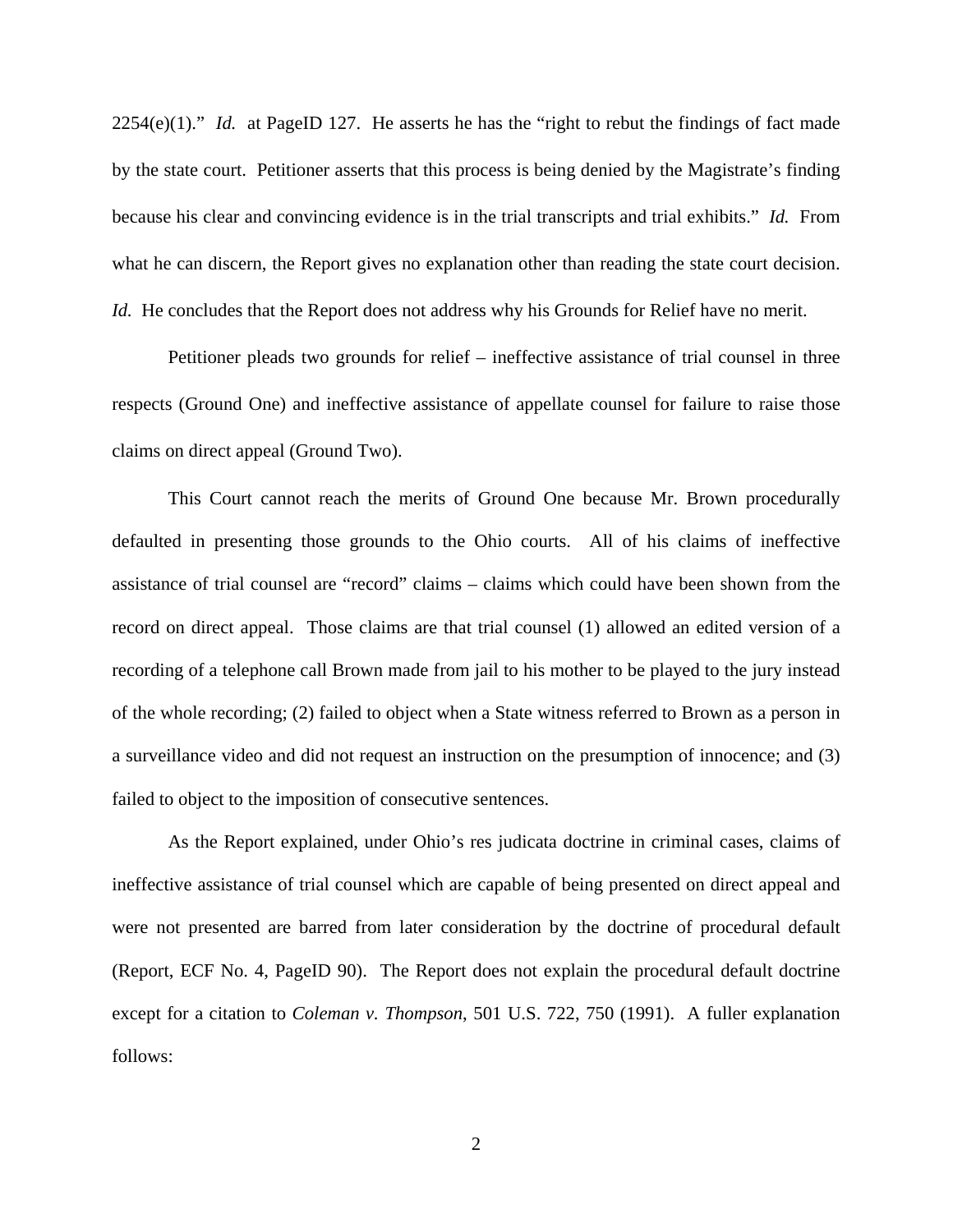In all cases in which a state prisoner has defaulted his federal claims in state court pursuant to an adequate and independent state procedural rule, federal habeas review of the claims is barred unless the prisoner can demonstrate cause of the default and actual prejudice as a result of the alleged violation of federal law; or demonstrate that failure to consider the claims will result in a fundamental miscarriage of justice.

*Coleman v. Thompson*, 501 U.S. 722, 750 (1991); *see also Simpson v. Jones*, 238 F.3d 399, 406  $(6<sup>th</sup> Cir. 2000)$ . That is, a petitioner may not raise on federal habeas a federal constitutional rights claim he could not raise in state court because of procedural default. *Wainwright v. Sykes*, 433 U.S. 72 (1977); *Engle v. Isaac*, 456 U.S. 107, 110 (1982). Absent cause and prejudice, a federal habeas petitioner who fails to comply with a State's rules of procedure waives his right to federal habeas corpus review. *Boyle v. Million*, 201 F.3d 711, 716 ( $6<sup>th</sup>$  Cir. 2000)(citation omitted); *Murray v. Carrier*, 477 U.S. 478, 485 (1986); *Engle*, 456 U.S. at 110; *Wainwright*, 433 U.S. at 87. *Wainwright* replaced the "deliberate bypass" standard of *Fay v. Noia*, 372 U.S. 391 (1963). *Coleman*, 501 U.S. at 724.

"A claim may become procedurally defaulted in two ways." *Lovins v. Parker*, 712 F.3d 283, 295 (6<sup>th</sup> Cir. 2013), *quoting Williams v. Anderson*, 460 F.3d 789, 806 (6<sup>th</sup> Cir. 2006). First, a claim is procedurally defaulted where state-court remedies have been exhausted within the meaning of § 2254, but where the last reasoned state-court judgment declines to reach the merits because of a petitioner's failure to comply with a state procedural rule. *Id*. Second, a claim is procedurally defaulted where the petitioner failed to exhaust state court remedies, and the remedies are no longer available at the time the federal petition is filed because of a state procedural rule. *Id*.

Failure to raise a constitutional issue at all on direct appeal, as Brown did here with his ineffective assistance of trial counsel claims, is subject to the cause and prejudice standard of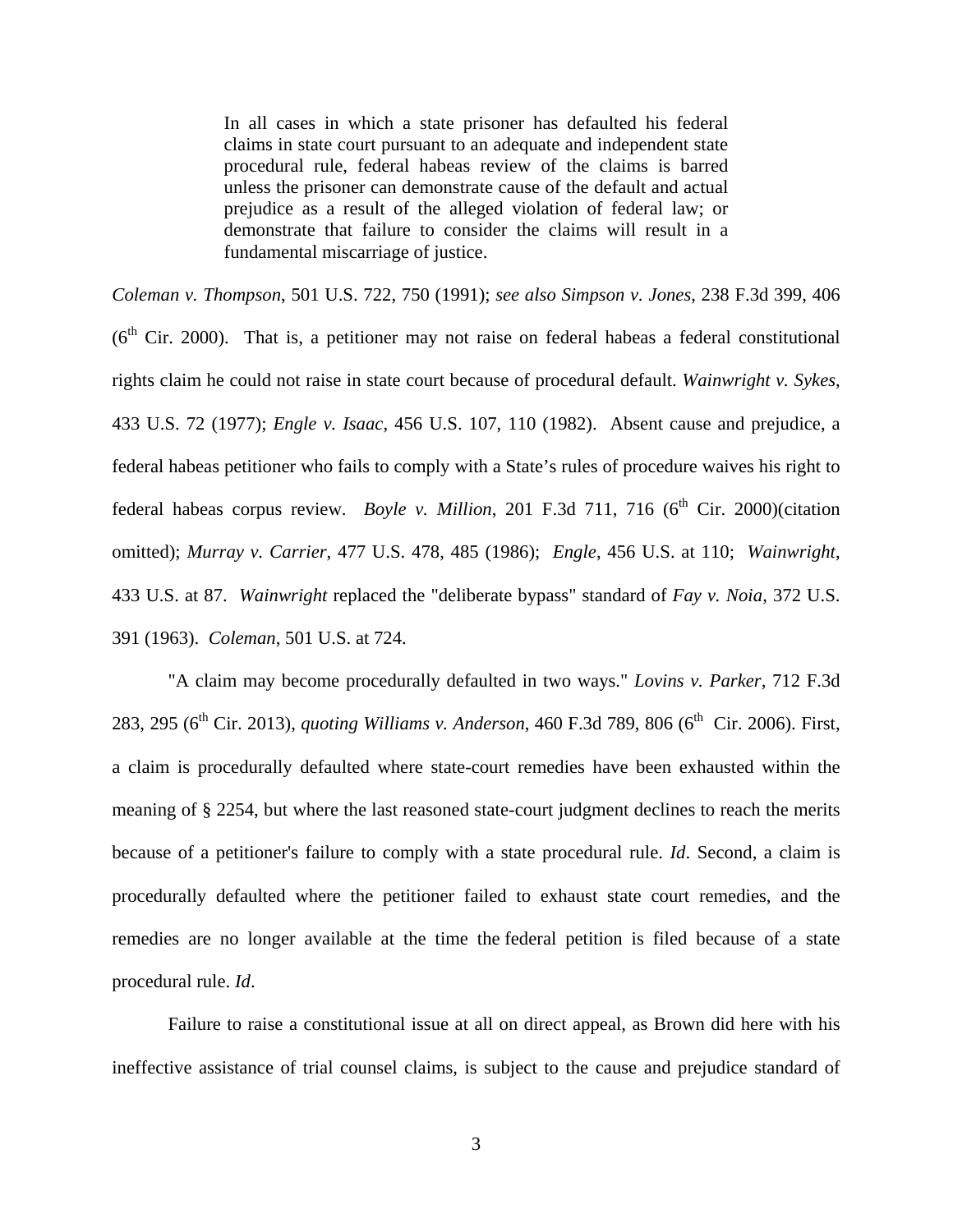*Wainwright v. Sykes*, 433 U.S. 72 (1977). *Murray v. Carrier*, 477 U.S. 478, 485 (1986); *Mapes v. Coyle,* 171 F.3d 408, 413 (6<sup>th</sup> Cir. 1999); *Rust v. Zent,* 17 F.3d 155, 160 (6<sup>th</sup> Cir. 1994); *Leroy v. Marshall*, 757 F.2d 94, 97 (6<sup>th</sup> Cir.), *cert denied*, 474 U.S. 831 (1985).

The Sixth Circuit Court of Appeals requires a four-part analysis of procedural default.

*Guilmette v. Howes,* 624 F.3d 286, 290 (6<sup>th</sup> Cir. 2010)(*en banc*); *Eley v. Bagley*, 604 F.3d 958,

965 (6<sup>th</sup> Cir. 2010); *Reynolds v. Berry*, 146 F.3d 345, 347-48 (6<sup>th</sup> Cir. 1998), *citing Maupin v.* 

*Smith*, 785 F.2d 135, 138 (6<sup>th</sup> Cir. 1986); *accord Lott v. Coyle*, 261 F.3d 594, 601-02 (6<sup>th</sup> Cir.

2001); *Jacobs v. Mohr*, 265 F.3d 407, 417 (6<sup>th</sup> Cir. 2001).

. . . .

First the court must determine that there is a state procedural rule that is applicable to the petitioner's claim and that the petitioner failed to comply with the rule.

Second, the court must decide whether the state courts actually enforced the state procedural sanction, citing *County Court of Ulster County v. Allen*, 442 U.S. 140, 149, 99 S.Ct. 2213, 60 L.Ed.2d 777 (1979).

Third, the court must decide whether the state procedural forfeiture is an "adequate and independent" state ground on which the state can rely to foreclose review of a federal constitutional claim.

Once the court determines that a state procedural rule was not complied with and that the rule was an adequate and independent state ground, then the petitioner must demonstrate under *Sykes* that there was "cause" for him to not follow the procedural rule and that he was actually prejudiced by the alleged constitutional error.

*Maupin v. Smith, 785 F.2d 135, 138 (6<sup>th</sup> Cir. 1986); accord, <i>Hartman v. Bagley, 492 F.3d 347,* 

357 (6th Cir. 2007), *quoting Monzo v. Edwards*, 281 F.3d 568, 576 (6th Cir. 2002).

 As the Report notes, one of the ways to excuse a procedural default in presenting an issue on direct appeal is to show that ineffective assistance of appellate counsel was the cause of the failure. Mr. Brown attempted to do this by filing an Application for Reopening under Ohio R. App. P. 26(B), which is the proper way to raise a claim of ineffective assistance of appellate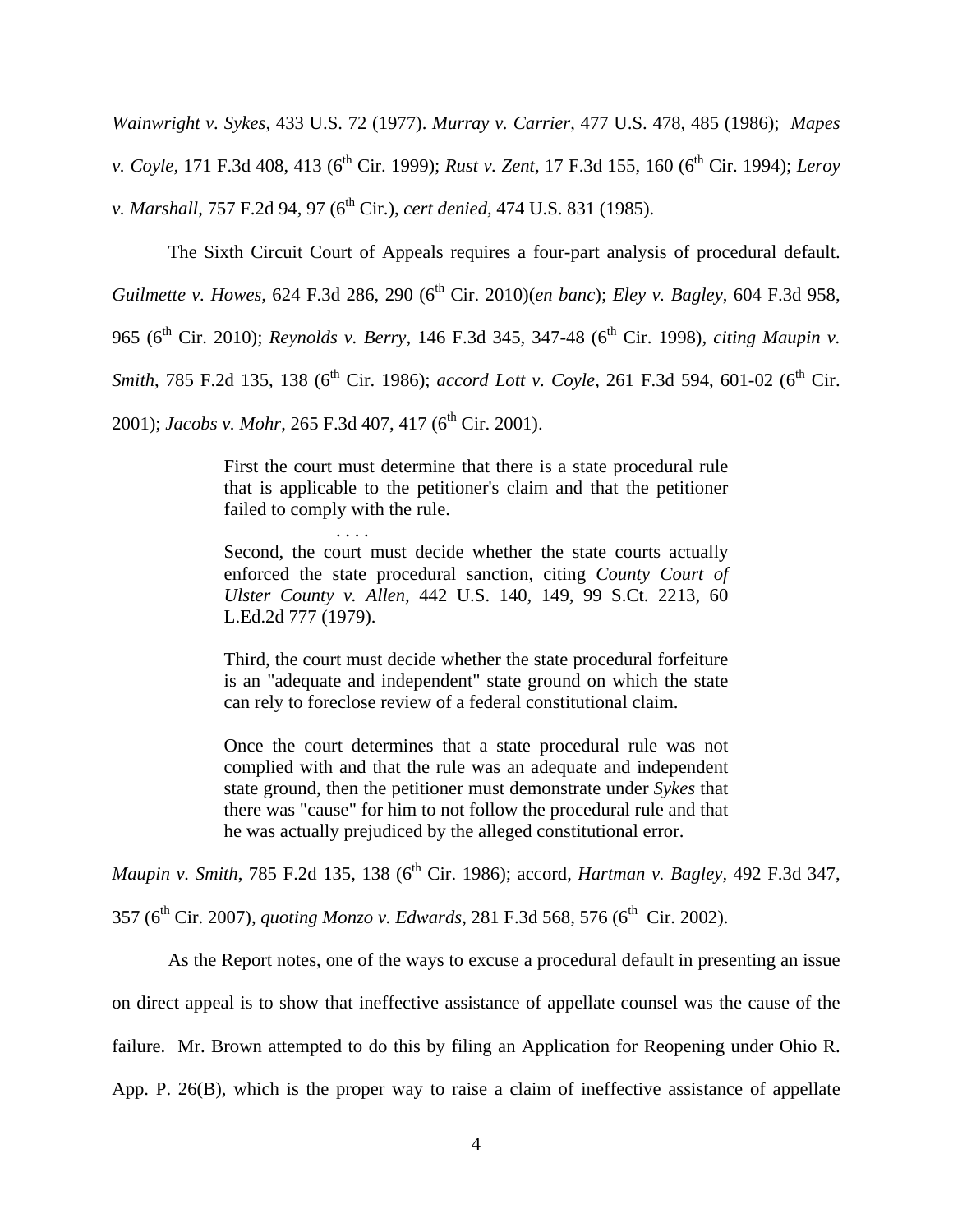counsel in Ohio. The Second District Court of Appeals considered these claims at length in an opinion Mr. Brown furnished to this Court. *State v. Brown*, Case No. 26219 (2nd Dist. Aug. 19, 2015)(unreported, copy at ECF No. 3, PageID 74-78). As to the first underlying ineffective assistance of trial counsel claim, the Court of Appeals listened to the entire recording of the telephone conversation and found the omitted portion was not helpful to Brown. *Id.* at PageID 75-76. As to the second claim, the Second District found that it would not have been a winning assignment of error. *Id.* at PageID 76-77. As to the third claim, it found again there would have been no winning assignment of error because the trial judge made the required findings to support a consecutive sentence. *Id.* at PageID 77-78.

 In his Objections, Brown says he wants to rebut these state court findings with "clear and convincing evidence" which is found in the transcripts and trial exhibits. However, he gives no clue of what evidence was presented that would rebut these findings. In order to substitute its own judgment for that of the Second District, this Court would have to find that the Second District's application of *Strickland v. Washington,* 466 U.S. 668 (1984), was objectively unreasonable. Mr. Brown has given no basis in evidence or argument to suggest that would happen.

 The purpose of Rule 4 of the Rules Governing § 2254 Cases is to enable federal courts to decide habeas corpus cases expeditiously. If the courts were to order production of the full state court record in every case, it would increase both the expense associated with these cases and the time required to decide them. In this case the only reason for ordering production of the full record and an answer from the State is Mr. Brown's belief that something in the record will be helpful to him, although he does not at this point specify any portion of the record that might be helpful.